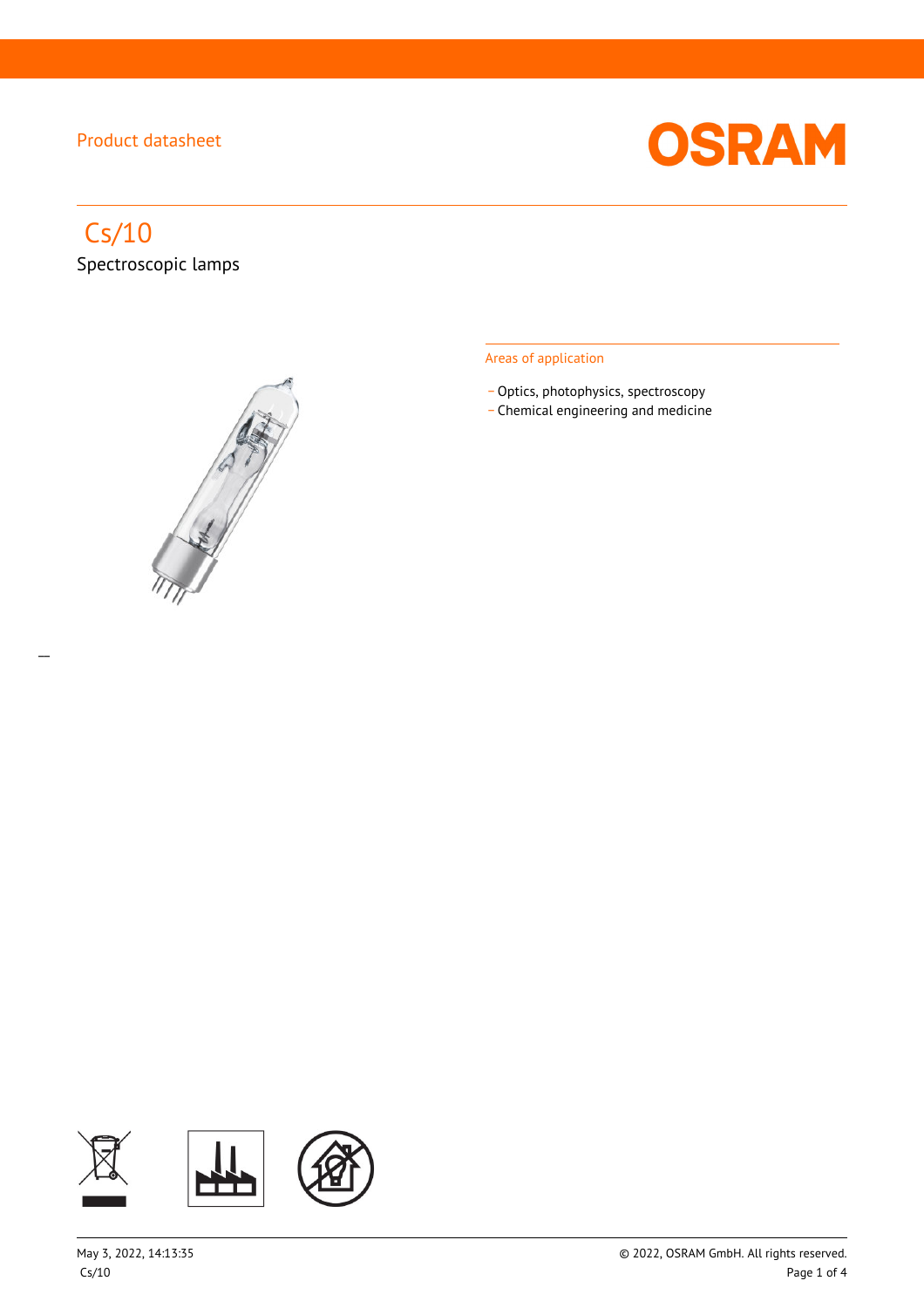#### Technical data

### **Product information**

| Order reference        | <b>CS/10 1A PICO</b> |  |
|------------------------|----------------------|--|
| <b>Electrical data</b> |                      |  |
| Lamp voltage           | 10 V                 |  |
| <b>Nominal current</b> | 1.00A                |  |
| Type of current        | AC                   |  |
| <b>Nominal wattage</b> | 10.00 W              |  |

#### **Dimensions & weight**

 $\overline{a}$ 



| <b>Filament length</b>   | $3.00$ mm |
|--------------------------|-----------|
| <b>Filament diameter</b> | $6.0$ mm  |

#### **Temperatures & operating conditions**

| Max. permitted ambient temp. pinch point | $-350$ °C |
|------------------------------------------|-----------|
|                                          |           |

#### **Additional product data**

| Design / version            | Caesium           |
|-----------------------------|-------------------|
| Base (standard designation) | PICO <sub>9</sub> |

#### **Country specific categorizations**

**Order reference** CS/10 1A PICO

#### **Environmental information**

#### **Information according Art. 33 of EU Regulation (EC) 1907/2006 (REACh)**

**Date of Declaration** 18-02-2022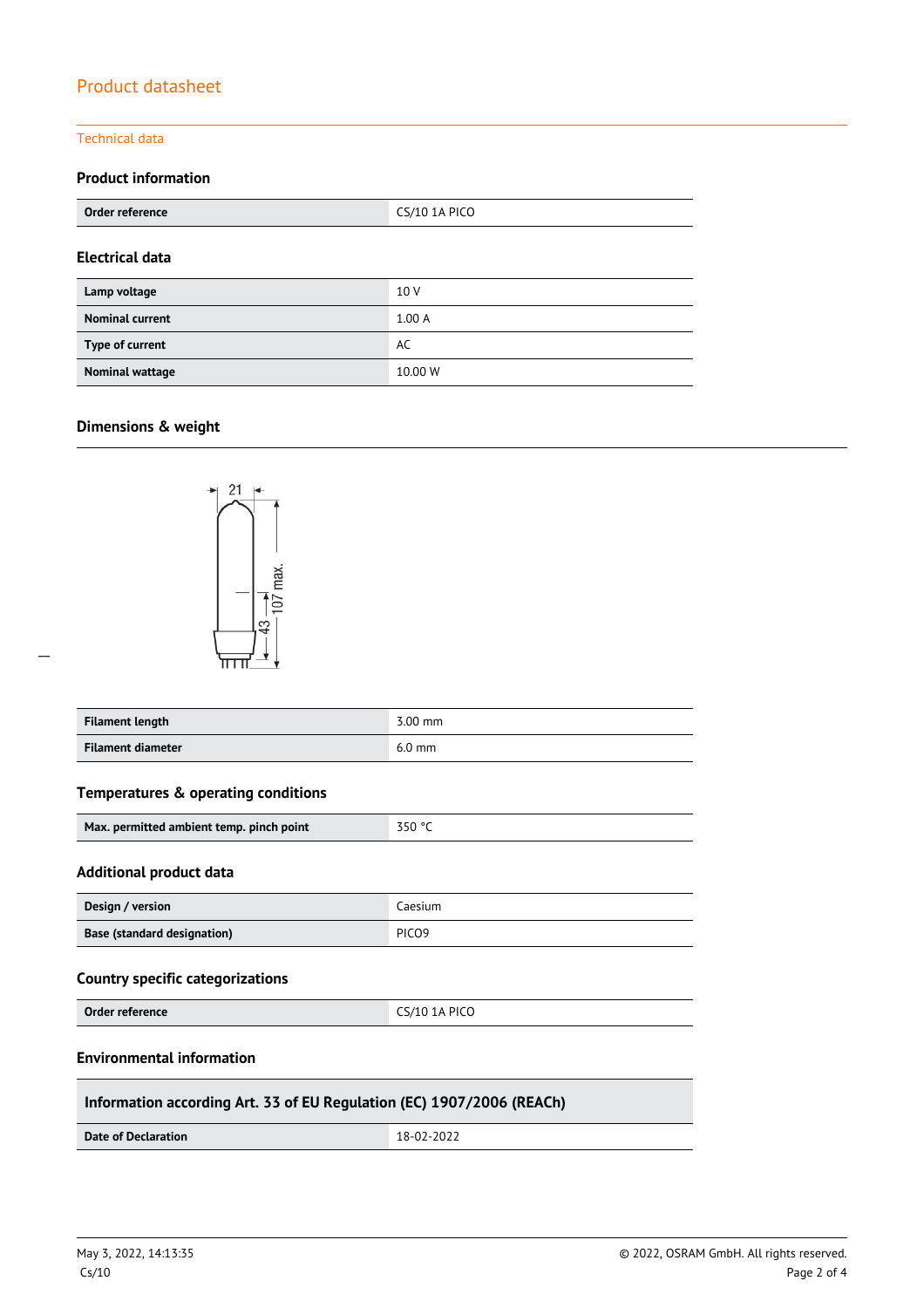| <b>Primary Article Identifier</b> | 4050300213842                                                                                         |
|-----------------------------------|-------------------------------------------------------------------------------------------------------|
| Candidate List Substance 1        | Lead                                                                                                  |
| CAS No. of substance 1            | 7439-92-1                                                                                             |
| <b>Safe Use Instruction</b>       | The identification of the Candidate List substance is<br>sufficient to allow safe use of the article. |
| Declaration No. in SCIP database  | 767726B7-CDCB-49EB-BC86-08638C1AD9E4                                                                  |

#### Country specific information

| <b>Product code</b> | <b>METEL code</b> | SEG-No.                  | STK-Number               | UK Org                   |
|---------------------|-------------------|--------------------------|--------------------------|--------------------------|
| 4050300213842       | OSRSPCS10         | $\sim$                   | $\sim$                   | $\overline{\phantom{a}}$ |
| 4050300750576       | OSRSPCS10         | $\overline{\phantom{a}}$ | $\overline{\phantom{a}}$ | $\overline{\phantom{a}}$ |